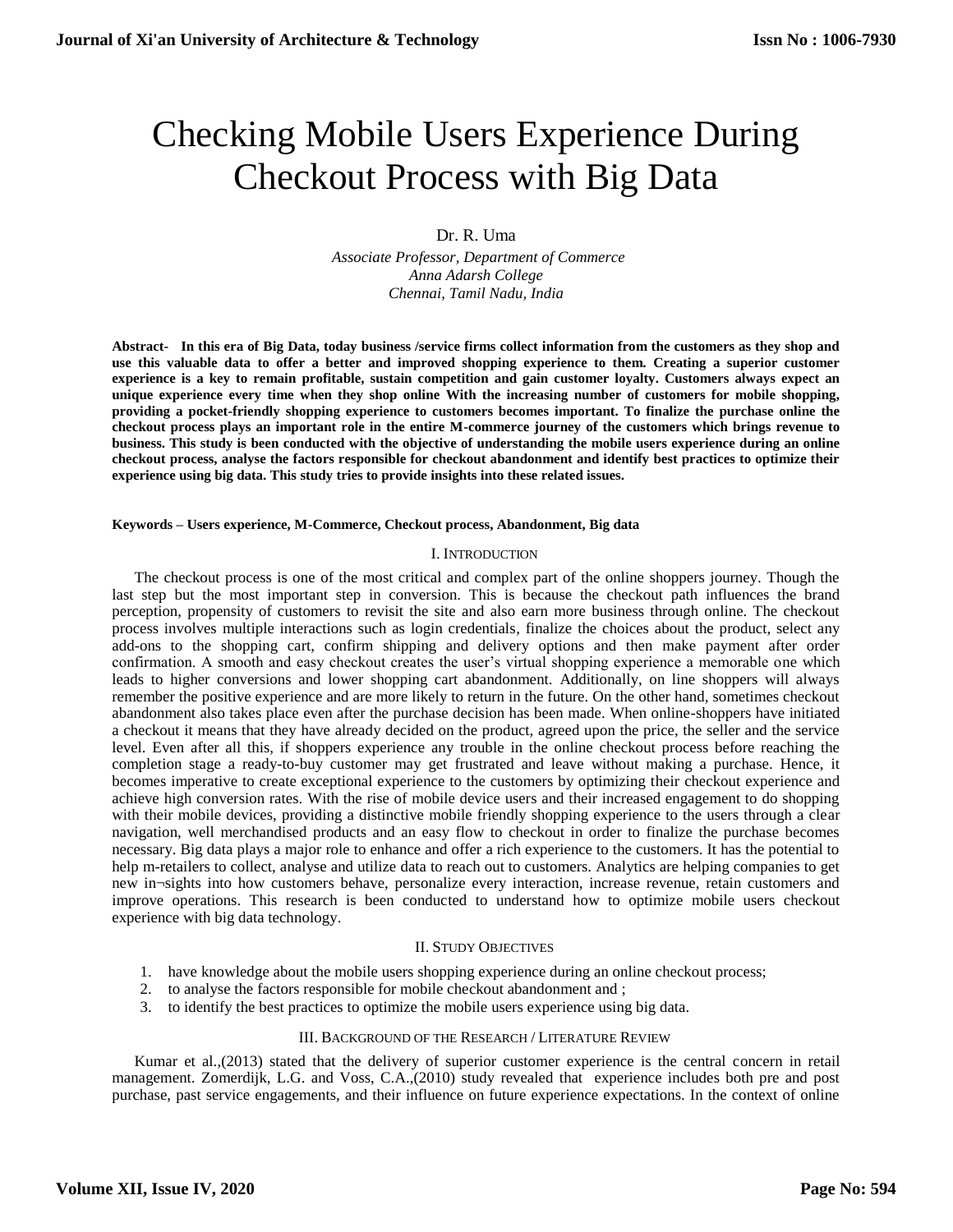shopping behavior, Oliver and Shor (2003) found that most online shopping carts were abandoned because consumers did not have any promotional codes during checkout stage. Shankar et al.,(2010) has identified that the organizations that understands the importance of big data will know the business environment better in order to solve their problems

## IV. RESEARCH GAP

The background of the research study has identified elements namely, users type, platform used, purchase category, amount spent, payment mode, time spent during checkout, users experience during checkout and reasons for checkout abandonment. The research gap shows that not much studies are been conducted to know about the mobile users shopping involvement during an online checkout process. The paper throws light on these areas. In addition, this study identifies the strategies which can be applied in this regard using big data.

#### V. RESEARCH METHODOLOGY

The primary source of information is collected from 60 m-shoppers who use only mobile devices for shopping. The responses towards their experiences during online checkout process and the reasons for checkout abandonment during the last one year have been collected through a well structured questionnaire. The m-shoppers from Chennai city have been selected on the basis of convenience. Primary information was collected from m-shoppers belonging to different age groups on the basis of their availability and interest. Secondary sources comprised of information from various books/ journals/ periodicals and website. The percentage method and ranking method has been used to analyse the data.

## VI. DATA ANALYSIS

*6.1 Personal Profile*

| Table - 1 Personal Profile |                     |                |            |  |
|----------------------------|---------------------|----------------|------------|--|
|                            |                     | Frequency      | Percentage |  |
| Age (in years)             | Below 25            | 5              | 8.33       |  |
|                            | $25 - 35$           | $\tau$         | 11.69      |  |
|                            | 36-45               | 15             | 25.00      |  |
|                            | $46 - 55$           | 10             | 16.66      |  |
|                            | 56-65               | 13             | 21.66      |  |
|                            | Above 65            | 10             | 16.66      |  |
|                            | <b>TOTAL</b>        | 60             | 100        |  |
| Gender                     | Male                | 33             | 55         |  |
|                            | Female              | 27             | 45         |  |
|                            | <b>TOTAL</b>        | 60             | 100        |  |
| Qualification              | Schooling           | 6              | 10.00      |  |
|                            | Graduate            | 26             | 43.4       |  |
|                            | Post graduate       | 13             | 21.6       |  |
|                            | Profession          | 12             | 20.00      |  |
|                            | Others              | 3              | 5.00       |  |
|                            | <b>TOTAL</b>        | 60             | 100        |  |
| <b>Status</b>              | Working class       | 18             | 30.00      |  |
|                            | <b>Own-Business</b> | 13             | 21.66      |  |
|                            | Home maker          | 15             | 25.00      |  |
|                            | Learner             | 12             | 20.00      |  |
|                            | Others              | $\overline{2}$ | 3.34       |  |
|                            | <b>TOTAL</b>        | 60             | $100\,$    |  |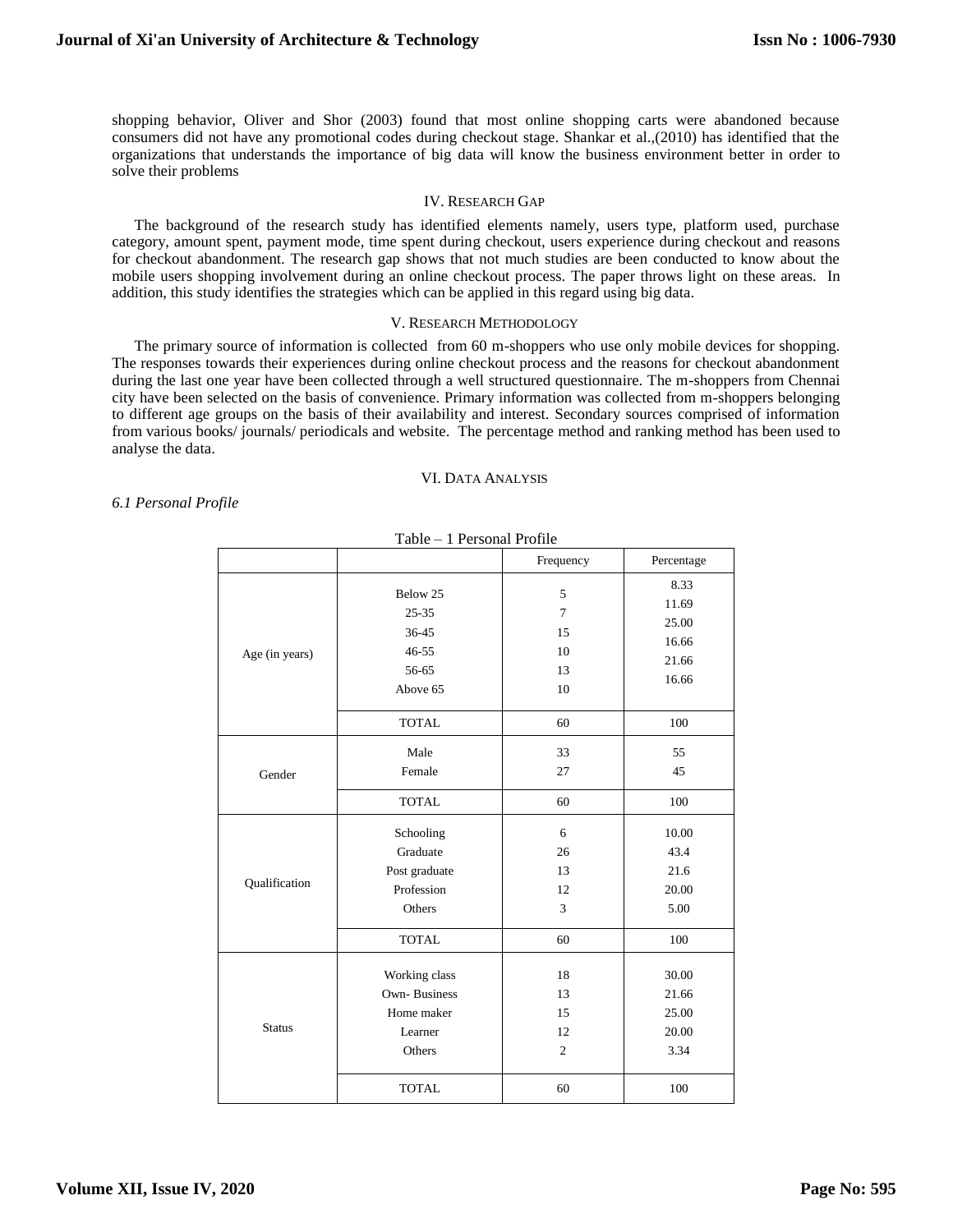|                                 | <b>Below Rs.10000</b>     | 5      | 8.33  |
|---------------------------------|---------------------------|--------|-------|
|                                 | Rs.10000-Rs. 20000        | 6      | 10.00 |
|                                 | Rs.20001-Rs.30000         | 10     | 16.67 |
| Monthly/family<br>income        | Rs.30001-Rs.40000         | 16     | 27.00 |
|                                 | Rs.40000-Rs.50000         | 6      | 10.00 |
|                                 | Above Rs.50000            | 17     | 28.00 |
|                                 |                           |        |       |
|                                 | TOTAL                     | 60     | 100   |
|                                 | Less than 1yr.            | 19     | 31.67 |
|                                 | $1-3yrs$                  | 18     | 30.00 |
| M-shopping                      | $3-5$ yrs                 | 13     | 21.66 |
| (in years)                      | Above 5yrs                | 10     | 16.67 |
|                                 |                           |        |       |
|                                 | <b>TOTAL</b>              | 60     | 100   |
|                                 | Once a month              | 9      | 15.00 |
|                                 | Between 1-3 months        | 14     | 11.66 |
|                                 | Between 3-6 months        | 18     | 23.34 |
| Frequency of<br>m-<br>shopping  | Between 6-12months        | 12     | 30.00 |
|                                 | During festive seasons/   | $\tau$ | 20.00 |
|                                 | discount offers           |        |       |
|                                 | <b>TOTAL</b>              | 60     | 100   |
|                                 | Below Rs.1000             | 20     | 33.33 |
| Amount spent per<br>transaction | Between Rs. 1000-Rs. 5000 | 26     | 43.34 |
|                                 | Between Rs.5000-Rs.10000  | 10     | 16.66 |
|                                 | Above Rs.10000            | 4      | 6.67  |
| (in Rs.)                        |                           |        |       |
|                                 | <b>TOTAL</b>              | 60     | 100   |
| Source: Primary Data            |                           |        |       |

**Interpretation:** Table 1 shows 25% of the m-shoppers fall under 36-45 years of age; 55% are male & 45% female; 43.4% of the m-shoppers have completed graduation, while 30% belong to working class; and 28% have income of above Rs.50000 per month ; while 31.67% do shopping online with their mobile device for a period of less than a year; while frequency of mobile shopping reveals that 30% of the m-shoppers do mobile shopping between 3- 6months; and 43.34% of the respondents spend between Rs.1000 - Rs.5000 per transaction.

## *6.2 User Experience*

| Respondents   |                          |           |            |  |
|---------------|--------------------------|-----------|------------|--|
|               |                          | Frequency | Percentage |  |
|               | New user                 | 28        | 46.66      |  |
| User type     | Repeat user              | 32        | 53.34      |  |
|               | <b>TOTAL</b>             | 60        | 100        |  |
| Platform used | Mobile application (app) | 36        | 60         |  |
|               | Mobile website           | 24        | 40         |  |
|               | <b>TOTAL</b>             | 60        | 100        |  |
| Network type  | WI-FI                    | 39        | 65.00      |  |
|               | Mobile data              | 13        | 21.66      |  |
|               | Both                     | 8         | 13.34      |  |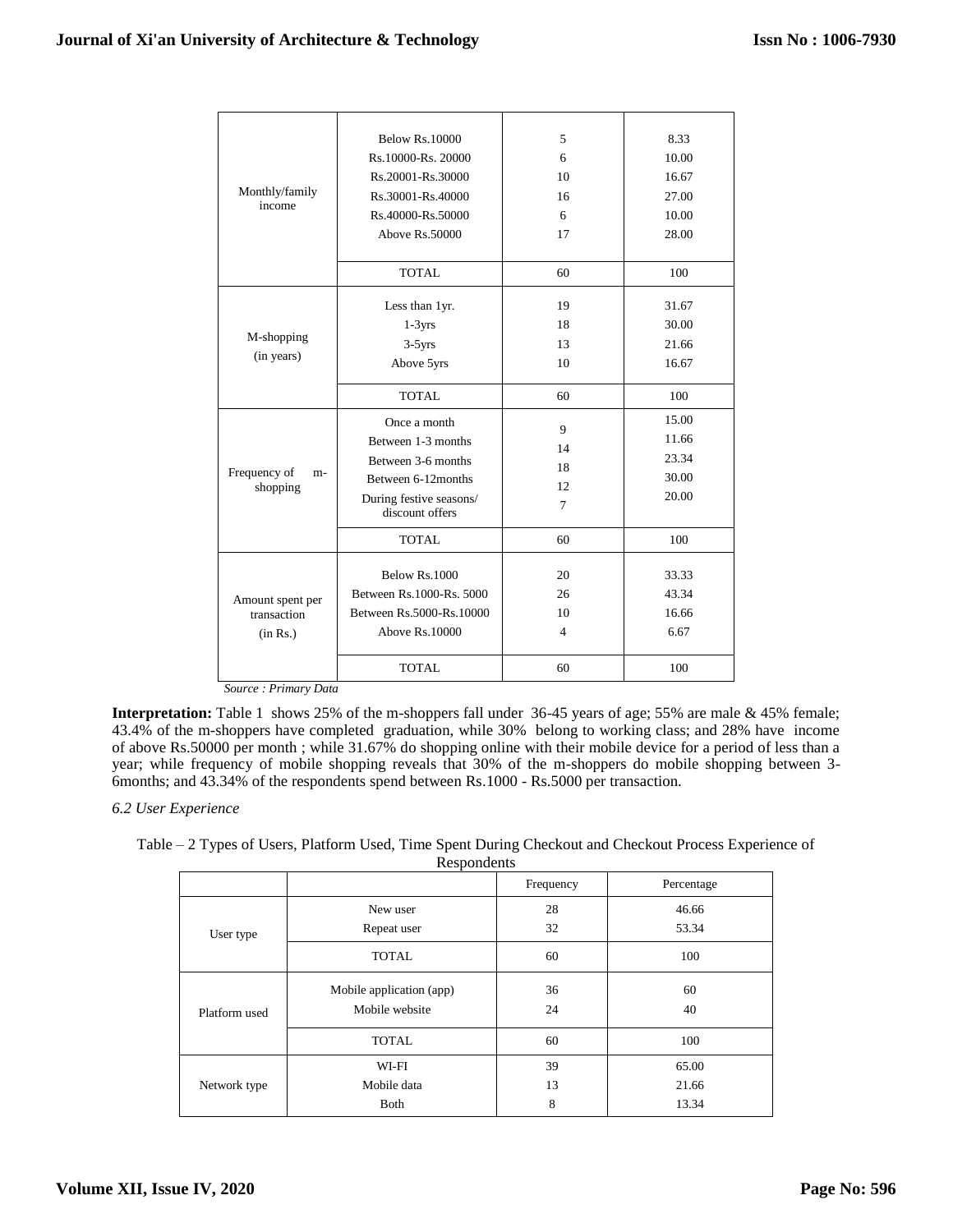|                 | <b>TOTAL</b>                   | 60             | 100    |
|-----------------|--------------------------------|----------------|--------|
|                 | Goods                          | 32             | 5-3.34 |
| Online purchase | <b>Services</b>                | 14             | 23.33  |
|                 | <b>Both</b>                    | 14             | 23.33  |
|                 | <b>TOTAL</b>                   | 60             | 100    |
|                 | Cash on delivery               | 14             | 23.33  |
|                 | Credit/debit card              | 24             | 40.00  |
| Payment mode    | Mobile wallet                  | 22             | 36.67  |
|                 | <b>TOTAL</b>                   | 60             | 100    |
|                 | Less than 15 minutes           | 19             | 31.67  |
| Time spent      | Between 15 minutes -30 minutes | 18             | 30.00  |
| during checkout | Between 30 minutes -1hr        | 13             | 21.66  |
| (in Hrs)        | More than 1hr                  | 10             | 16.67  |
|                 | <b>TOTAL</b>                   | 60             | 100    |
|                 | Excellent                      | 18             | 30.00  |
| Users           | Good                           | 13             | 21.66  |
| Experience      | Average                        | 15             | 25.00  |
| during checkout | Poor                           | 12             | 20.00  |
|                 | Worst                          | $\overline{c}$ | 3.34   |
|                 | <b>TOTAL</b>                   | 60             | 100    |

*Source : Primary Data*

**Interpretation:** Table 2 reveals that 53.34% are repeat users, 60% use mobile application (apps) platform for purchase, while 53.33% purchase goods online, 40% use debit/credit cards for making online purchase, 31.67% of the respondents stated that they spend less than 15 minutes during checkout to complete their purchase and 30% of the respondents have stated that the checkout experience is excellent during mobile checkout.

# *6.3 Checkout Process Abandonment*

Table – 3 Number of Attempts Made, Frequency of Abandonment and Reasons for Checkout Abandonment of **Respondents** 

|                                               |                           | Frequency      | Percentage |
|-----------------------------------------------|---------------------------|----------------|------------|
|                                               | Once                      | 31             | 51.67      |
|                                               | Twice                     | 9              | 15.00      |
| Number of attempts                            | Thrice                    | $\overline{4}$ | 6.66       |
| made if transaction fails<br>during check out | More than 3 times         | $\overline{c}$ | 3.33       |
|                                               | Never                     | 14             | 23.34      |
|                                               | <b>TOTAL</b>              | 60             | 100        |
|                                               | Always                    | 14             | 23.33      |
| Frequency of checkout<br>abandonment          | Sometimes                 | 10             | 16.67      |
|                                               | Rarely                    | 20             | 33.33      |
|                                               | Never                     | 16             | 26.67      |
|                                               | <b>TOTAL</b>              | 60             | 100        |
|                                               |                           | <b>RANK</b>    |            |
| Reasons for checkout<br>process abandonment   | Lengthy checkout process  | $_{\rm II}$    |            |
|                                               | Privacy/security concerns | I              |            |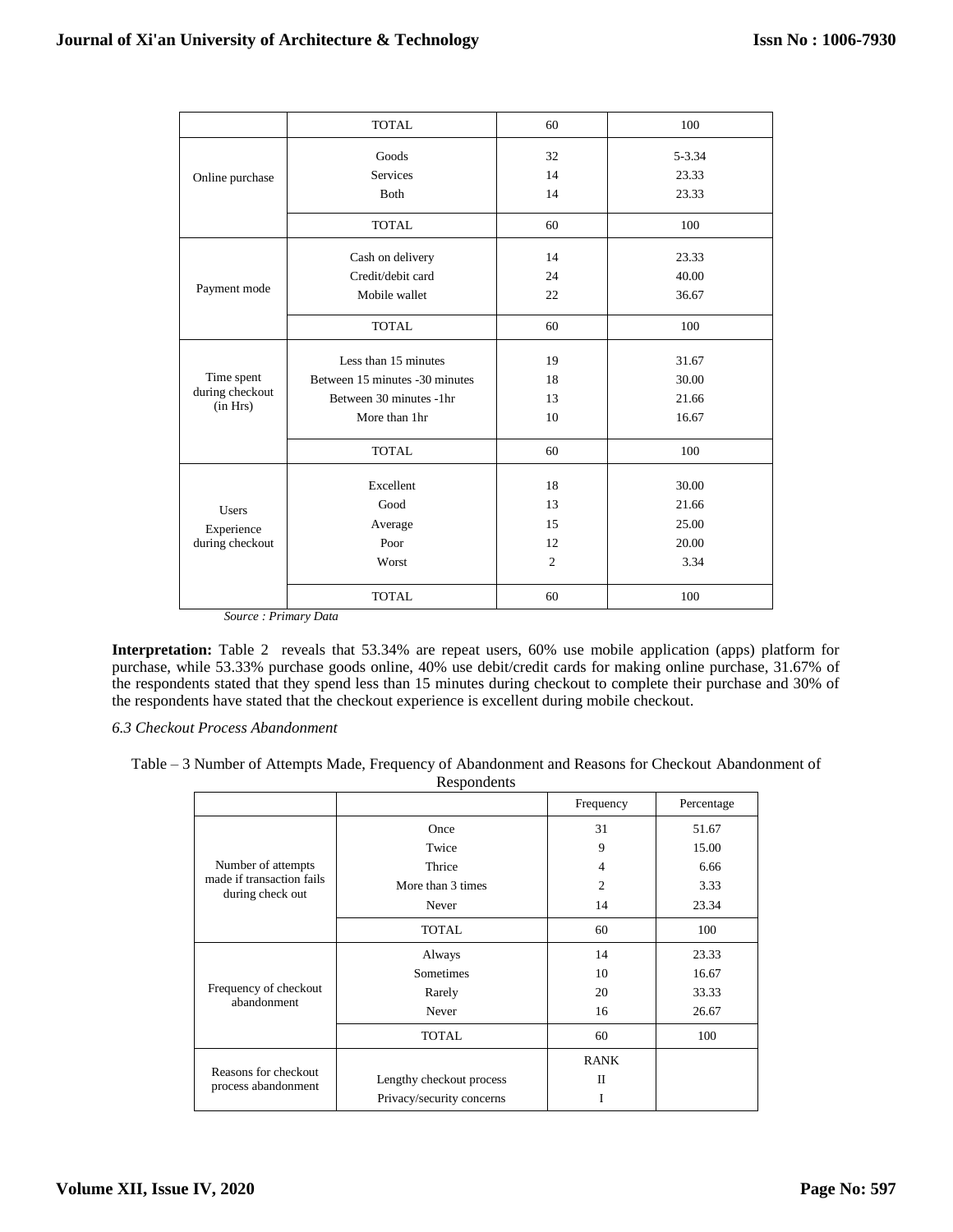| No guest checkout option      | VII  |  |
|-------------------------------|------|--|
| Technology glitches           | IV   |  |
| High price/cost of the order  | V    |  |
| Slow delivery                 | VIII |  |
| Non availability of products  | IX   |  |
| No discount/promotion coupons | VI   |  |
| Postponement of purchase      | XI   |  |
| Limited payment options       | Ш    |  |
| Friends/Family advice         | X    |  |

*Source : Primary Data*

**Interpretation:** Table 3 reveals that 51.66% of the m-shoppers will make an attempt at least once, if transaction fails; while 33.33% have stated that only rarely they do checkout abandonment. Further, ranking method has been applied to find out the reasons for checkout process abandonment. Privacy/security concerns have been ranked first, while lengthy checkout process has been ranked second consequently according to this study.

## *6.4 Revisit Intentions*

|                       |                                  | Frequency | Percentage             |
|-----------------------|----------------------------------|-----------|------------------------|
| Revisit<br>intentions | Yes<br>No idea<br>N <sub>o</sub> | 42<br>13  | 70.00<br>8.33<br>21.67 |
|                       | TOTAL                            | 60        | 100                    |

| Table $-4$ Re-Visit Intentions of the Respondents |  |  |  |
|---------------------------------------------------|--|--|--|
|---------------------------------------------------|--|--|--|

*Source : Primary Data*

**Interpretation:** Table 4 reveals that 70% of the respondents have all intentions to revisit the same m-commerce site in the future.

## VII. MANAGERIAL IMPLICATIONS

Following strategies can be applied to optimize checkout process experience of mobile users via big data :

- **Problem solving :** When m-shoppers experience any problem during the checkout process, by using big data technology it is easy to trace out and respond to customer problems. Speed up the response time and proactively fix customer related issues. Live –chat, customer call back options can save time. Such interactive options may activate that necessary last step to trigger customers to make a purchase. Further, this will also make them feel much valued.
- **Track order status :** When shoppers make a checkout, m-retailers should provide their customers with the tracking status of their products ordered online, the exact location of the product and the expected time taken to reach them. Big data analytics (BDA) can collect information from different persons on various products, and advice the expected date of delivery to m-shoppers with precision thereby creating a positive experience to mobile-shoppers during checkout.
- **Secured on line payment :** Big data can help in securing online payment processing. Big data technology integrates all different payment functions into one centralized platform which can ease and simplify payment process for the users. This can build trust and thereby enhance users experience during the checkout process.
- **Creating personalized shopping experience :** M-commerce firms can provide personalized service by offering product recommendations to their customers based on purchase history through e-mails, text messages and other channels. Real-time data analytics enables firms to target every customer individually which is tailor made suiting their preferences thereby making the customer journey a memorable one resulting in a smooth checkout process.
- **Use of multi channel :** Customers, today interact more than they transact. Customer surveys and feedback tools, call transcripts and social media comments can provide valuable insights into how to improve